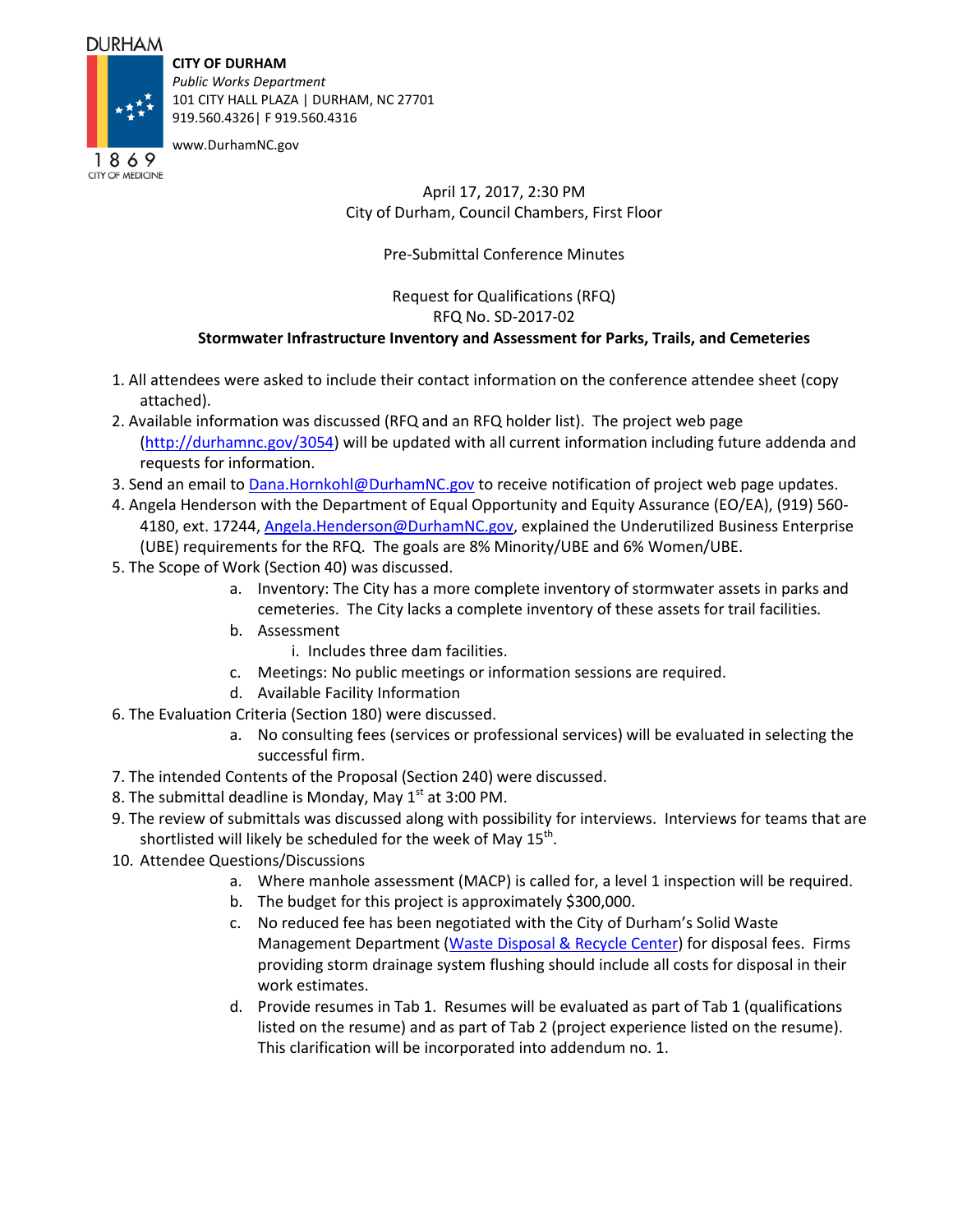Pre-Submittal Conference Minutes – April 17, 2017

Stormwater Infrastructure Inventory and Assessment for Parks, Trails, and Cemeteries (RFQ No. SD-2017-02) Page 2 of 2

> e. For Tab 2, the number of "relevant, similar projects" is being changed from a "maximum of five (5)" to a "minimum of five (5) and a maximum of ten (10)." This will be incorporated into addendum no. 1.

 $\mathcal{DPH}$ <br>These minutes were prepared by Dana Hornkohl on April 19, 2017. Please provide comments and/or additions concerning these minutes by e-mail to **Dana.Hornkohl@DurhamNC.gov** by the close of business Monday, April 24, 2017.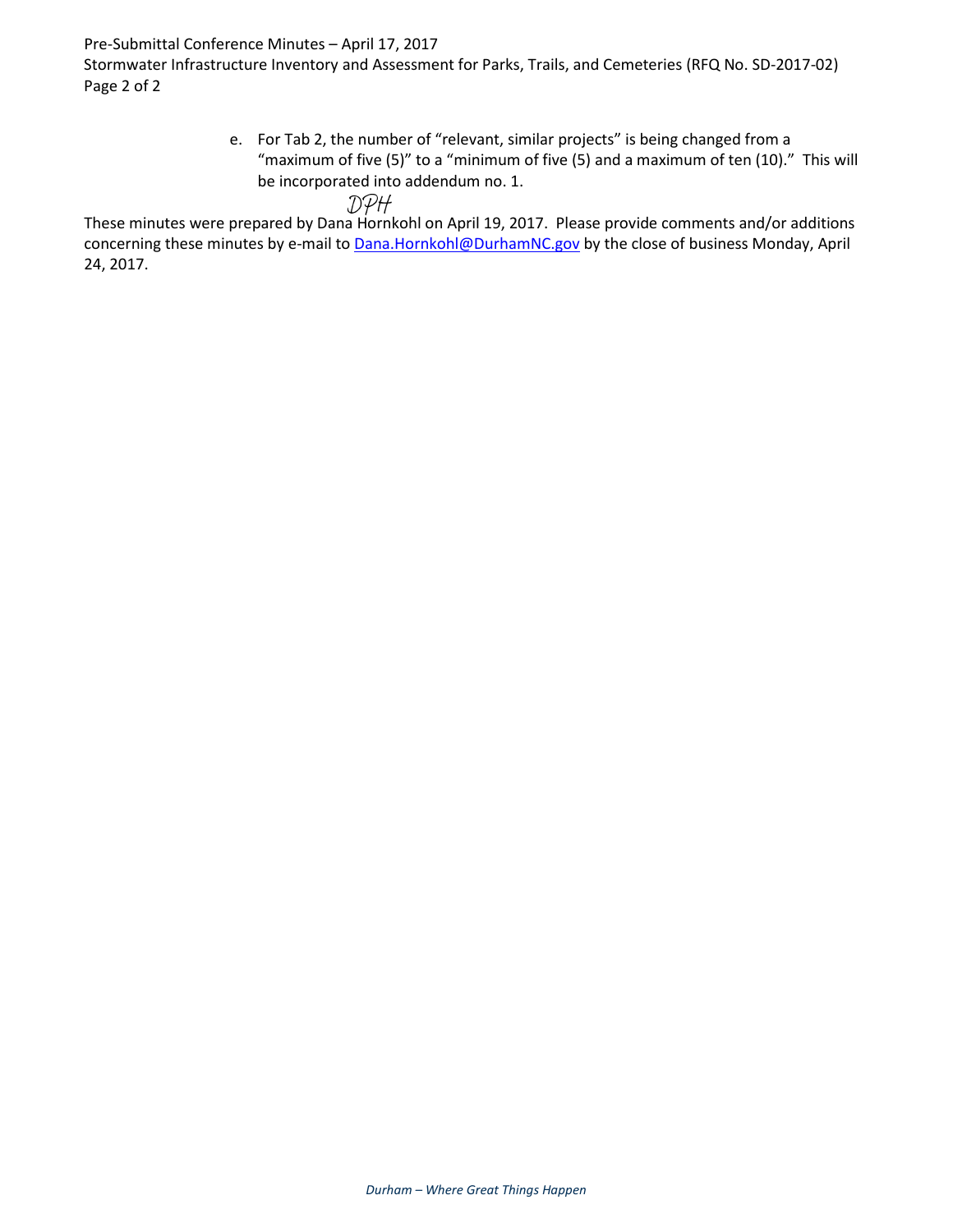# **Pre-Submittal Attendance Sheet**

SD-2017-02 Stormunder Infrastructure Assessment For Parks, Trails, and Centeriores **City of Durham** 

| <b>Date/lime:</b> $04$<br>5.30111 |                           |                        | The City of Durham is evaluating UBE interest in City<br>projects. If you are representing a UBE firm, please let us<br>know the following information: |                |                                                                    |     |
|-----------------------------------|---------------------------|------------------------|---------------------------------------------------------------------------------------------------------------------------------------------------------|----------------|--------------------------------------------------------------------|-----|
|                                   |                           |                        |                                                                                                                                                         | <b>MUBE or</b> | Does this project interest you as a<br>Prime or a Sub? (check one) |     |
| Name                              | Company                   | Phone                  | Email                                                                                                                                                   | WUBE?          | Prime                                                              | Sub |
| DanaHankohl                       | City of Durham            | 9195604326<br>CH 30296 | dana. hovnkohle<br>durhamm.gov                                                                                                                          | N/k            | N                                                                  | 同兵  |
| PRESTON<br>704576R                | COVLTER JOVELL THAMES     | 919-682.0362           | proyster@cjtpacom                                                                                                                                       | N <sub>O</sub> |                                                                    |     |
| Yi Wang                           | City of Durham            |                        | Yi, Wang @durhamax.gov                                                                                                                                  | N/A            |                                                                    |     |
| Ava Barlow                        | Alpha+Omega Group 9815310 |                        | acharlow@aogroup. No                                                                                                                                    |                |                                                                    |     |
| Angel Hendess                     | City of Drhan             |                        | 215-80 Angele Hondersino                                                                                                                                | $\Lambda$      |                                                                    |     |
| Sherry Bittle                     | JCklallera Assoc. PC      | $497 - 3437$           | sbittle@jcmaller.com                                                                                                                                    | Yes            |                                                                    |     |
| Kartlik Ngrayangswamy             | AE COM                    | $919 - 461 - 1510$     | Karthiko norrayanaswanya afcom. con                                                                                                                     |                |                                                                    |     |
|                                   | AE COM                    | $q_1q - 461 - 1437$    | Gamon, herderson 2 accor.com                                                                                                                            |                |                                                                    |     |
| MATTHEW CRAWFORD                  | GSC SURVEYING, INC        |                        | 4193065519 Matte GSCSurveying, com No                                                                                                                   |                |                                                                    |     |
| $k$ rk $W_1$ 1509                 | KCL Pechnologies          | 9192782496             | ericivilson Ckci.com                                                                                                                                    |                |                                                                    |     |

Dept/Project Name:<br>Pate/Time: Addudant  $7:2.8$   $700$ 

on

Public Works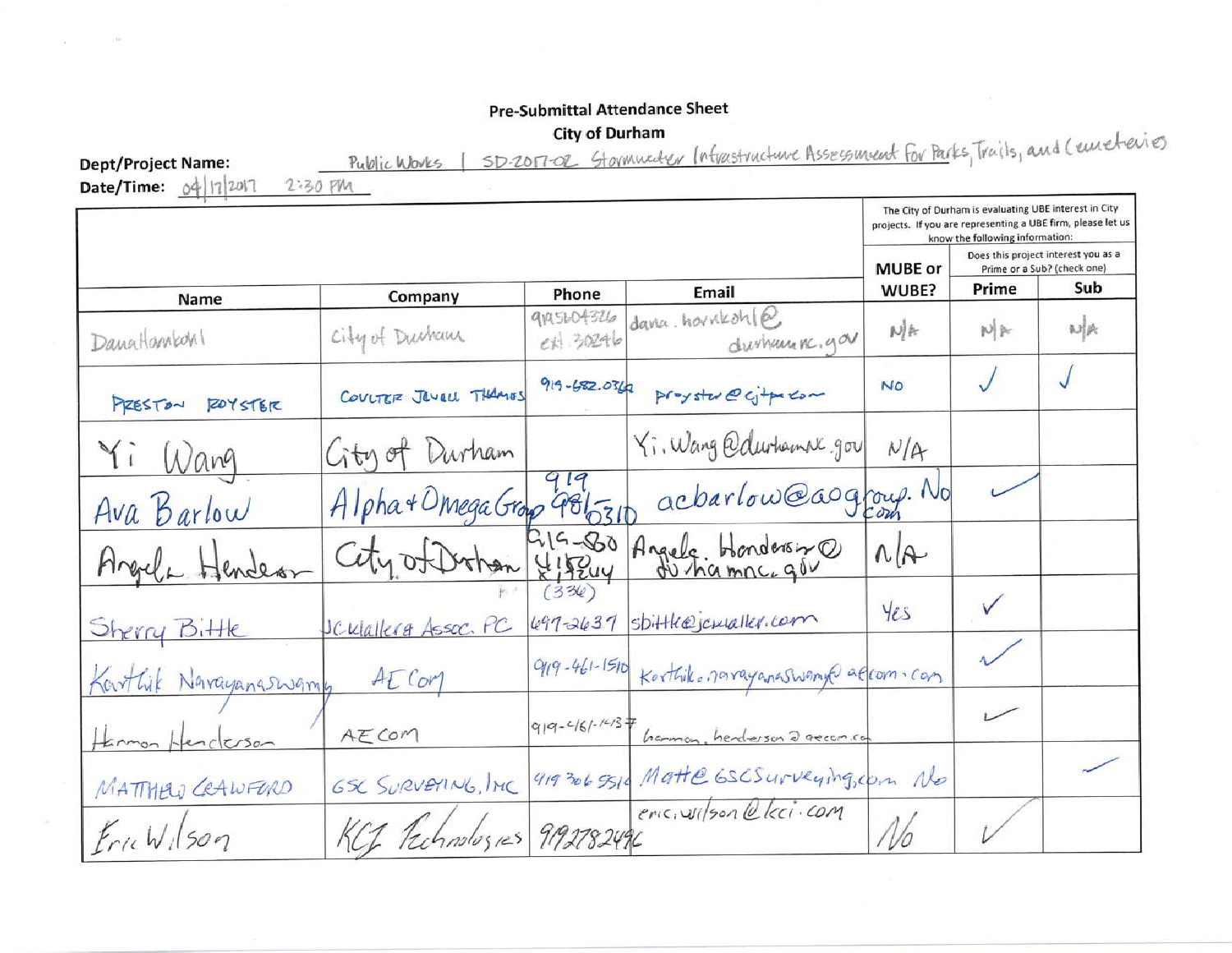### **Pre-Submittal Attendance Sheet City of Durham**

**Dept/Project Name:** 

Date/Time:

 $\sim 10^{-11}$ 

 $\overline{\mathbf{r}}$ 

|                  |                                       |                       |                                                         | The City of Durham is evaluating UBE interest in City<br>projects. If you are representing a UBE firm, please let us<br>know the following information: |                |                                                                    |
|------------------|---------------------------------------|-----------------------|---------------------------------------------------------|---------------------------------------------------------------------------------------------------------------------------------------------------------|----------------|--------------------------------------------------------------------|
|                  |                                       |                       |                                                         | <b>MUBE or</b>                                                                                                                                          |                | Does this project interest you as a<br>Prime or a Sub? (check one) |
| <b>Name</b>      | Company                               | Phone                 | Email                                                   | WUBE?                                                                                                                                                   | Prime          | Sub                                                                |
| Dankyne Crite    | CriTek Engineery<br>Group             | 336<br>348.1889       | de rite@critetgroup.com                                 |                                                                                                                                                         |                | χ                                                                  |
| MARX TINGEN      | PORTER SCIENTIFIC                     | 910<br>$374 - 8437$   | mingen@portersoentilig                                  | WUDE                                                                                                                                                    |                | X                                                                  |
| MATT JONES       | HORNATH ASSOCIATES                    | $99 - 490$            | MATT. JONESO<br>HORVATHASSOCIATES.COM                   |                                                                                                                                                         |                | $\times$                                                           |
| GEDN MCKNIGHT    | CHY OF DUCHAIN                        | 919-460<br>X 30265    | Sern. McKnighte<br><u>durhaunc.gov</u>                  | ND                                                                                                                                                      | N <sub>D</sub> | ND                                                                 |
| CHRIS STANLAY    | MCADAMS                               | $919 - 287 -$<br>0767 | cstanley @ meadamsco.                                   | $\mathcal{D}$                                                                                                                                           | $\times$       |                                                                    |
| Werdy Van Sey    | 224.51                                | $9.9 - 575 -$<br>9560 | $wamSey\circledcirc$<br>rk.com                          | PO                                                                                                                                                      |                |                                                                    |
| JEFF MEADOR      | RKQK                                  | $919 - 878$<br>9560   | JMGADORC RNK, LOM                                       | $N$ O                                                                                                                                                   | Χ              |                                                                    |
| Ryan Mitchell    | DRMP                                  |                       | 919-650-1098 mitchell@drmp.com                          | N                                                                                                                                                       | TBD            | Tsp                                                                |
| Ariel Gamboa     | Summert Design #<br>Engineering       | 544-6436              | ariel. gambra (a)<br>summitde.net                       |                                                                                                                                                         |                |                                                                    |
| BELLANDRA FOSTER | <b>BBFOSTER</b><br>$c$ cisul TING, PC | (336)<br>355-7897     | bbfe bbfosterconsulting.<br>$\mathcal{C}\!o\mathcal{m}$ | $DAS$ , $3c$<br>SLBENBE                                                                                                                                 |                | Χ                                                                  |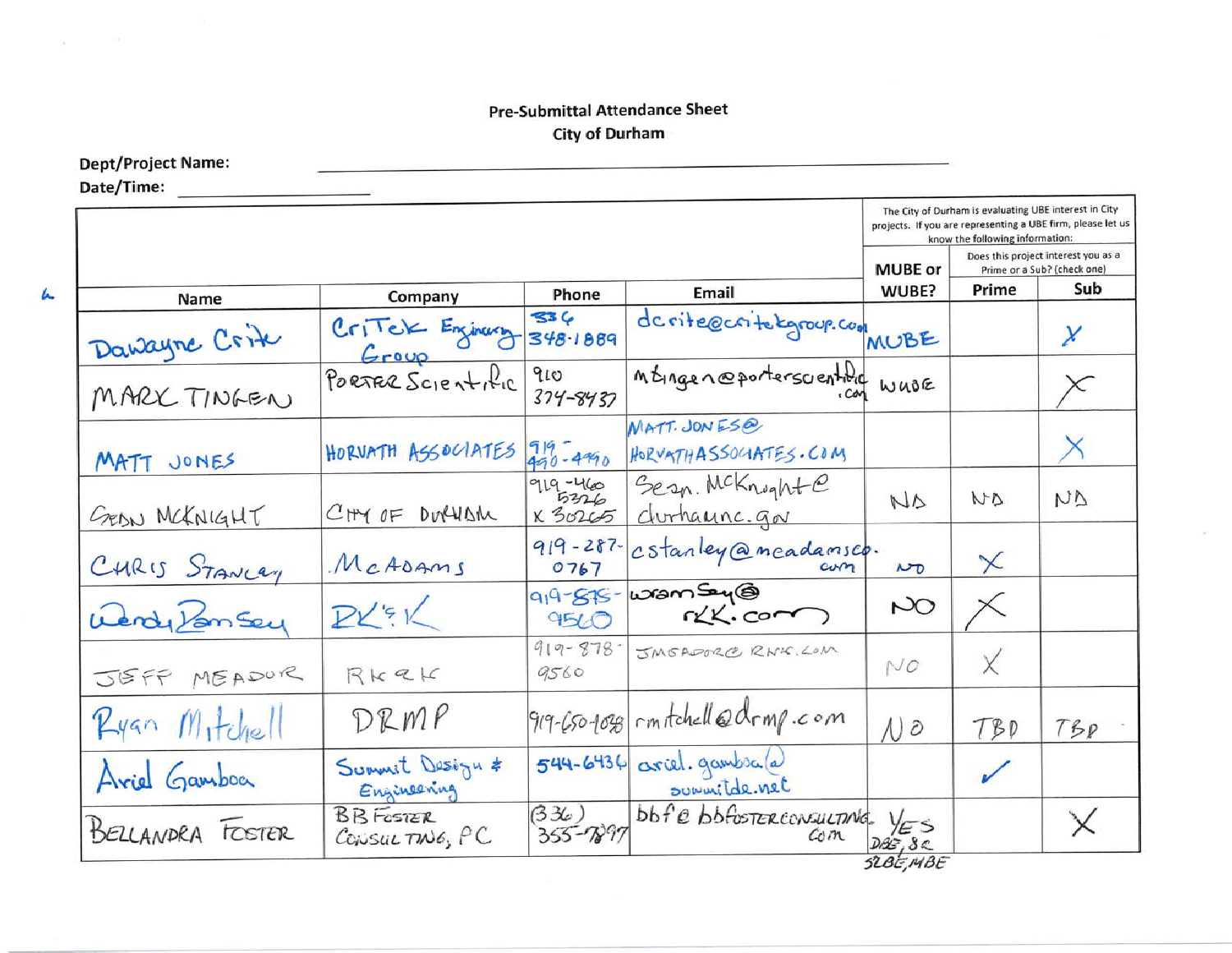### **Pre-Submittal Attendance Sheet City of Durham**

**Dept/Project Name:** 

Date/Time:

|                |                                        |                     |                                                       |       | The City of Durham is evaluating UBE interest in City<br>know the following information: | projects. If you are representing a UBE firm, please let us |
|----------------|----------------------------------------|---------------------|-------------------------------------------------------|-------|------------------------------------------------------------------------------------------|-------------------------------------------------------------|
|                |                                        |                     |                                                       |       | Does this project interest you as a<br>Prime or a Sub? (check one)                       |                                                             |
| Name           | Company                                | Phone               | Email                                                 | WUBE? | Prime                                                                                    | Sub                                                         |
| TOM SPEIGHT    | AE PLU BATEMANGIVILSURVEY              |                     | 9195771090 tomastemenchissery.com                     |       | $\times$                                                                                 |                                                             |
| Laura Moore    | Edmis Land                             |                     | 9192703731 1000000<br>lava. moore comedans land. com  |       | TBD                                                                                      | 7BO<br>敎                                                    |
| Cancon Moore   | Apex Confances                         |                     | 919-657-0882 & CMONE@apexcos.com                      |       | $\times$                                                                                 |                                                             |
| Both Margalin  | Amer Foster Wheeler                    |                     | 919-628-826 peth unclaughdon Camecta, com             |       | $\times$                                                                                 |                                                             |
| Bois Miller    |                                        |                     | Vehart-miller Cameda con                              |       | $\times$                                                                                 |                                                             |
| CUERETT GURTON | WSF TARSONS BRINGER HOFF               | 978364071           | quotar @power drom                                    |       |                                                                                          |                                                             |
| Out P SMITH    | NSP Raisons<br>Brinderhald             | $\frac{764}{5402}$  | Smondic e plowarla                                    |       |                                                                                          | $\mathsf{X}$                                                |
| Chad Evenhouse | Resource<br>Euvironmente<br>$50v$ frag | 919-<br>$209 - 79$  | Cevenhouse @rcs.us                                    |       | T <sub>B</sub> <sub>D</sub>                                                              | TBD                                                         |
| CHAP BECK      | KIMLEY-HOBIN                           | $919 -$<br>677-2196 | CHAD, BECK OKINIEY-HORN<br>CUM.                       |       | X                                                                                        |                                                             |
| Jeff Koonce    | Hydrostructures                        |                     | $9115425002$ jeffrey. Koonse@<br>hydrostructures, com |       | TRD                                                                                      | TBD                                                         |